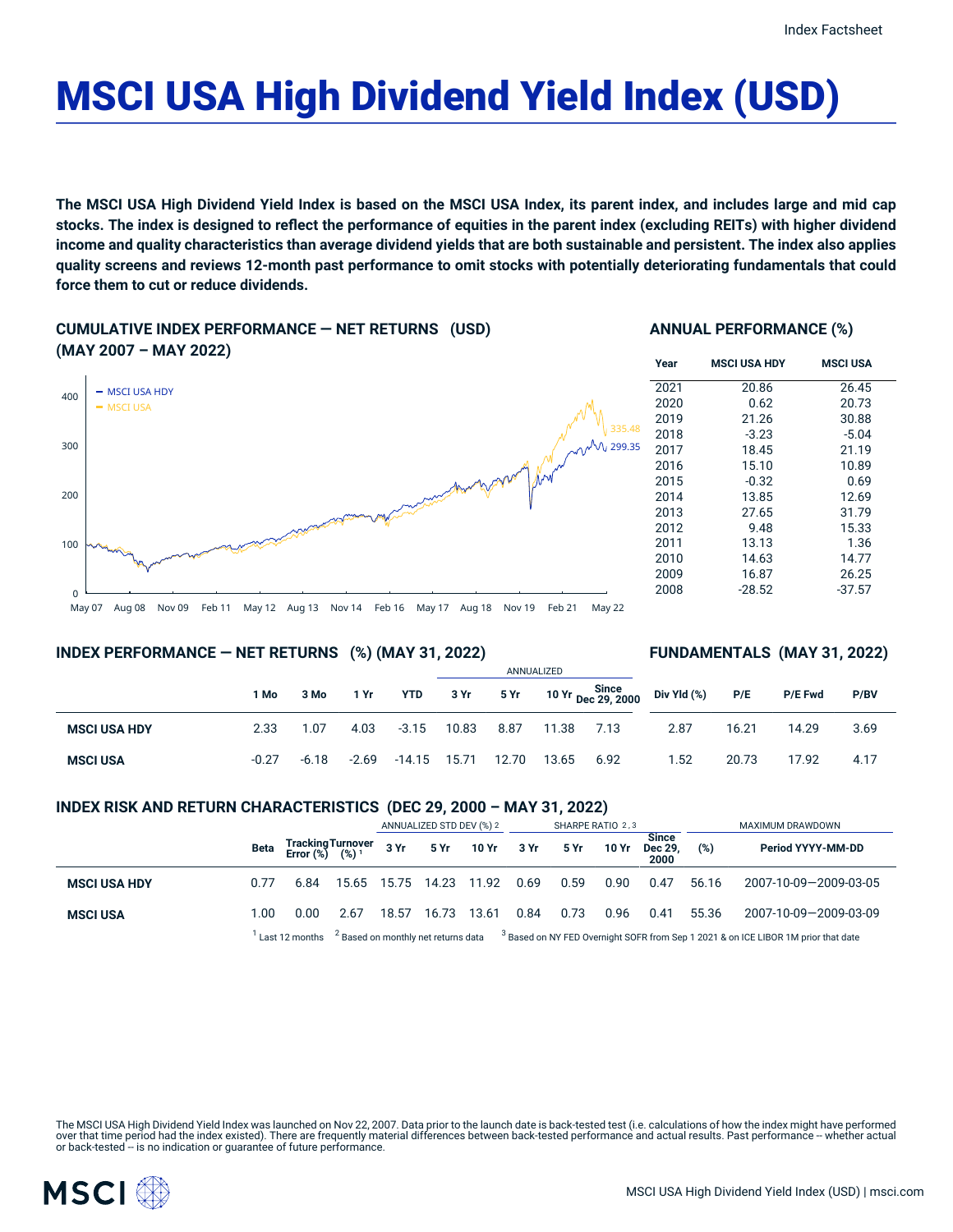#### **INDEX CHARACTERISTICS**

|                     | <b>MSCI USA HDY</b> | <b>MSCI USA</b> |  |  |  |  |  |
|---------------------|---------------------|-----------------|--|--|--|--|--|
| Number of           | 156                 | 626             |  |  |  |  |  |
| <b>Constituents</b> |                     |                 |  |  |  |  |  |
|                     | Weight $(*)$        |                 |  |  |  |  |  |
| Largest             | 4.77                | 6.64            |  |  |  |  |  |
| <b>Smallest</b>     | 0.04                | 0.00            |  |  |  |  |  |
| Average             | 0.64                | 0.16            |  |  |  |  |  |
| <b>Median</b>       | 0.32                | 0.06            |  |  |  |  |  |
|                     |                     |                 |  |  |  |  |  |

|                               | Index<br>$Wt.$ $(\%)$ | Parent<br>Index<br>$Wt.$ $(\%)$ | <b>Sector</b>       |
|-------------------------------|-----------------------|---------------------------------|---------------------|
| <b>JOHNSON &amp; JOHNSON</b>  | 4.77                  | 1.28                            | <b>Health Care</b>  |
| PROCTER & GAMBLE CO           | 3.61                  | 0.97                            | <b>Cons Staples</b> |
| <b>HOME DEPOT</b>             | 3.19                  | 0.86                            | Cons Discr          |
| <b>PFIZER</b>                 | 3.01                  | 0.81                            | <b>Health Care</b>  |
| <b>ABBVIE</b>                 | 2.63                  | 0.71                            | <b>Health Care</b>  |
| COCA COLA (THE)               | 2.63                  | 0.71                            | <b>Cons Staples</b> |
| LILLY (ELI) & COMPANY         | 2.57                  | 0.69                            | <b>Health Care</b>  |
| MERCK & CO                    | 2.35                  | 0.63                            | <b>Health Care</b>  |
| <b>PEPSICO</b>                | 2.34                  | 0.63                            | Cons Staples        |
| <b>VERIZON COMMUNICATIONS</b> | 2.14                  | 0.58                            | <b>Comm Srvcs</b>   |
| Total                         | 29.24                 | 7.87                            |                     |

# **FACTORS - KEY EXPOSURES THAT DRIVE RISK AND RETURN MSCI FACTOR BOX**



#### **SECTOR WEIGHTS**



# **MSCI FaCS**



relative to a broad global index - MSCI ACWI IMI.

Neutral factor exposure (FaCS = 0) represents MSCI ACWI IMI.

# **TOP 10 CONSTITUENTS**